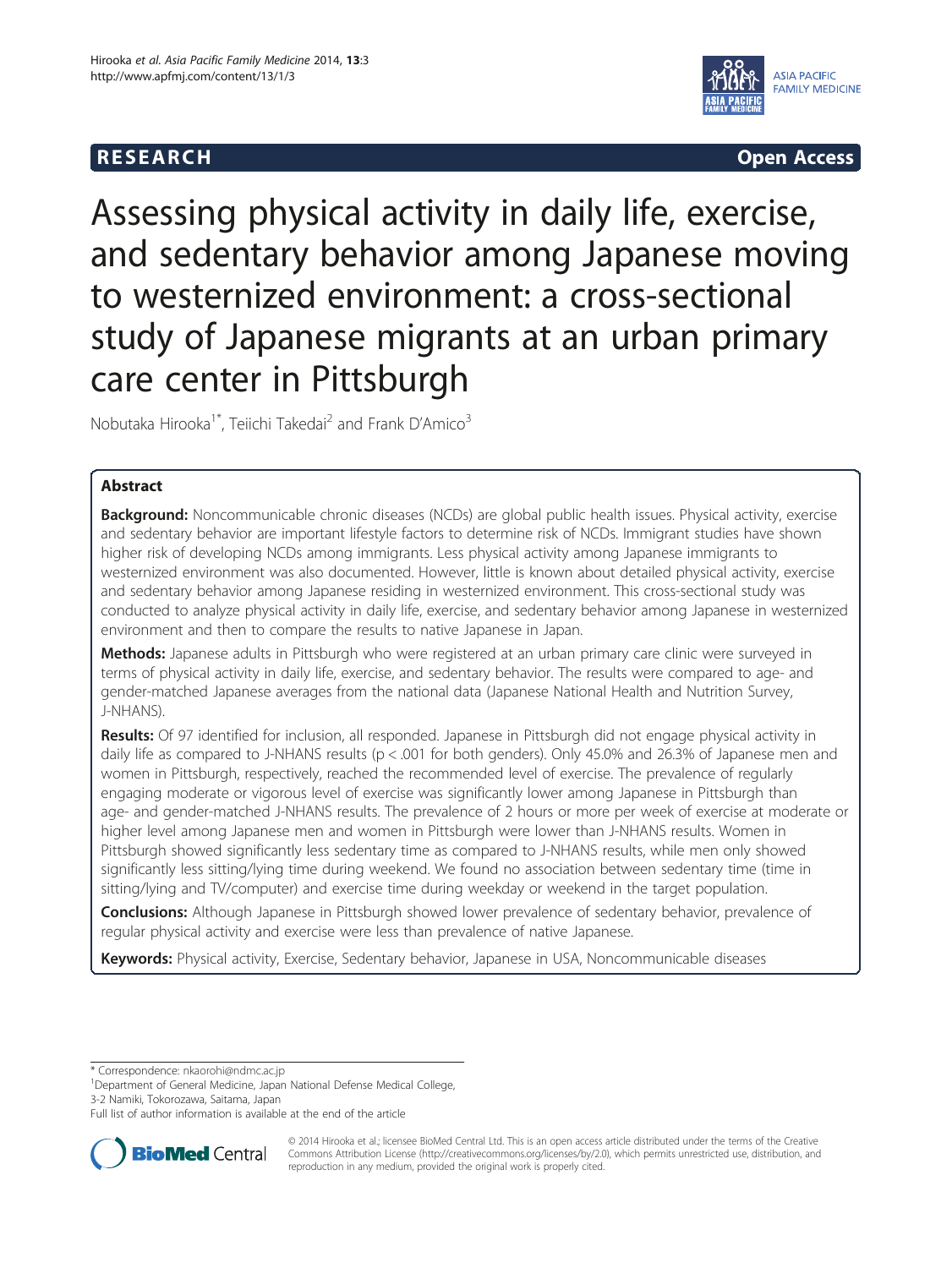#### Introduction

Noncommunicable chronic diseases (NCDs) such as cardiovascular disease, cancer, and diabetes are the leading causes of death globally [\[1](#page-5-0)]. The burden of these diseases is rising enormously [\[2\]](#page-5-0). To a large extent, NCDs are caused by behavioral risk factors in daily life. Physical inactivity is one of the major risk factors [\[3](#page-5-0)-[5\]](#page-5-0) and promoting physical activity (PA) and exercise to prevent NCDs has been called for [[6,7\]](#page-5-0).

The importance of PA has been shown extensively to prevent NCDs in various populations. Regular PA performed on most days of the week reduces the risk of premature death, coronary heart disease, diabetes, and colon cancer [[7](#page-5-0)]. Regular PA also reduces blood pressure, promotes physiological well-being, and builds bones, muscles and joints [[7\]](#page-5-0). Recently, evidence showed associations of sedentary behavior such as sitting, watching TV, and using computer with health independent of an individual's PA [[8,9](#page-5-0)]. Therefore, discouraging sedentary behavior is as important as promoting PA to prevent NCDs.

In addition, many studies on immigrants suggest that health status declines after staying in a different environment [\[10,11](#page-5-0)]. The declines are reported to be associated with lifestyle changes including physical inactivity to which they are exposed. Additionally studies investigating Japanese immigrants, one of the largest ethnic groups among Asian American ethnicities in USA, found significant increases in not only cardiovascular disease (CVD) risk factors but also its incidence and mortality rate when moving to western countries [\[12,13\]](#page-5-0).

Despite the accumulating evidence on NCDs, two major knowledge gaps in the Japanese immigrants' NCDs remain unfilled for the immigrant population. First, little is known about fundamental knowledge about type, frequency, and duration of PA and sedentary behavior in westernized environment. Due to the focus primarily on disease and disease-oriented risk factors, e.g., cancer, CVD, hypertension, dyslipidemia, and diabetes in the past studies, research on behavior that could lead effective intervention has not been tackled adequately [[14\]](#page-5-0). Second, the association between PA and sedentary behavior has not been studied in this population, either.

The present study was to calculate the prevalence of PA in daily life and sedentary behavior among the Japanese in Pittsburgh, USA. Then, each of the prevalence was compared to age- and gender-matched Japanese national survey (the National Health and Nutrition Survey in Japan 2006, J-NHANS 2006 [\[15](#page-5-0)]) results. The study also determined the association between PA and sedentary behavior for the target population. Findings are of value in preparing for strategy to prevent NCDs in the population.

#### Method

During September 2010 to February 2011, as reported elsewhere [\[16\]](#page-6-0), all the Japanese patients who were age 18 years or older and registered ( $n = 97$ ) at the Shadyside Family Health Center (FHC), University of Pittsburgh Medical Center, Pittsburgh, USA within the last 3 years as of August 1, 2010 were contacted by phone and requested to participate in the study. Japanese who registered our FHC as a primary care site but were less than 18 years old or had stayed in USA less than 3 months were excluded because of our specific objectives to assess adult Japanese in westernized environment.

At the initial contact through phone, each Japanese patient was asked to participate in the study after explaining the study goal, objective, process, and potential scientific impact. When the patient was interested in the study, we asked if the survey be answered at FHC or at home. Then, survey was answered in a preferred manner either at a private room in FHC or through mail.

Informed consent was obtained from all participants either by face-face (in case of answering at FHC) or through mail (in case of answering at home). The study was approved by the Institutional Review Board of University of Pittsburgh, Pittsburgh, USA. All the process was performed in Japanese. Materials used were also written in Japanese.

In this cross-sectional study, participants answered a self-administered 18 questions on PA in daily life, exercise, and sedentary behavior in the survey. PA is defined as any body movements more than resting in daily life. Exercise is defined as planned leisure activities to maintain and improve fitness. PA in daily life and exercise are further divided into 3 groups based on the metabolic equivalents (METS) intensity (light, moderate, and vigorous for <4, 4–6, and >6 METS, respectively) [\[17](#page-6-0)]. Sedentary behavior is defined as any behavior requiring less than 1.5 METS. The survey included two sedentary behavior categories (sitting/lying and TV/computer). The survey questions in the study were the same as the one used in J-NHANS 2006. J-NHANS is annual nationwide survey on health for Japanese. Based on Health Promotion Law in Japan, J-NHANS has been conducted to disclose physical condition of Japanese citizens, nutritional intake, and life condition. The participants were also asked their demographics. This study was concurrently conducted with other lifestyle assessment including nutrition, diet, stress, smoking, and alcohol intake. The study site (FHC) has been serving as a primary care center in the urban neighboring community setting. The site also has been playing the major role of caring for Japanese population in Pittsburgh due to our availability of multiple Japanese speaking physicians.

Demographic variables, e.g., age, weight, height, body mass index (BMI), and duration of being in USA, time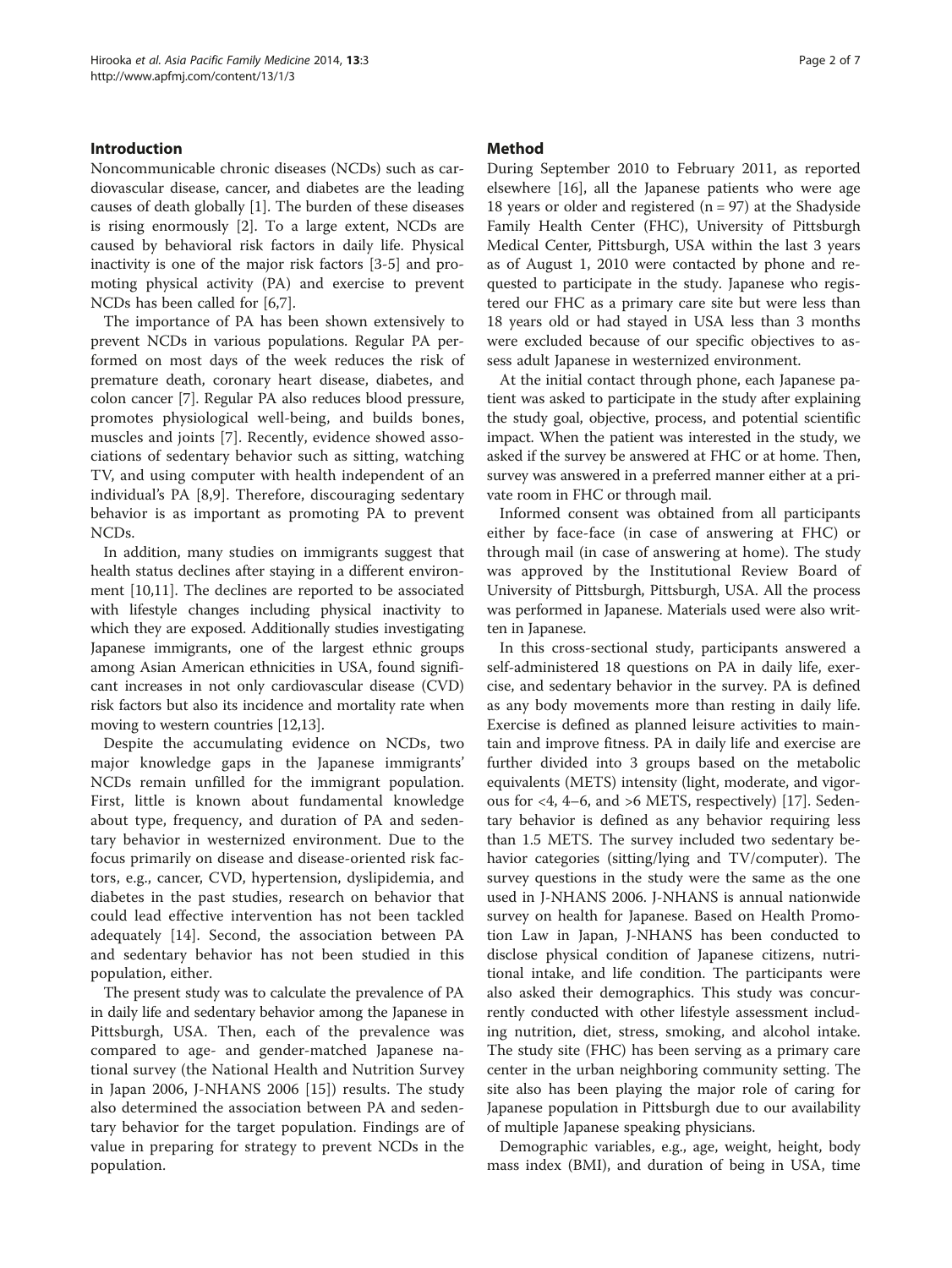<span id="page-2-0"></span>for exercise, time for sedentary behavior, and health profile of the subjects were measured at the continuous level, while other variables were measured at the categorical level. Descriptive (frequency, mean, median, SD, range, etc.) statistics were used to describe the participant characteristics. The prevalence of PA in daily life and exercise characteristics was calculated and compared to age- and gender-matched results from the publicly available J-NHANS 2006 results. The participants were grouped into upper and lower half group with respect to their exercise time and sedentary time by using the median as a cutoff point in each of the behavior (exercise and sedentary) time among Japanese in Pittsburgh. To determine the correlation between exercise time and sedentary time for Japanese in Pittsburgh, Spearman's rank correlation coefficients were calculated. Comparison between the characteristics and J-NHANS 2006 results (for each gender) was performed using either the chi-square test or student's t-test. Assumptions of procedures were examined using Q-Q plots, box plots, and checking for inequality of variances. All statistical tests were two-tailed and reported P-values were unadjusted. The Predictive Analytics Software (PASW version 18.0, Somers, NY) was used for the analyses.

| Table 1 Demographic characteristics of study participants in Pittsburgh |  |
|-------------------------------------------------------------------------|--|
|-------------------------------------------------------------------------|--|

|                              | Male $(N = 40)$      | Female ( $N = 57$ )  | Total $(N = 97)$     |  |
|------------------------------|----------------------|----------------------|----------------------|--|
| Age, years                   | 39.3 (6.5, [33.0])   | 36.6 (5.8, [27.0])   | 37.7 (6.2, [35.0])   |  |
| Height, cm                   | 172.3 (5.2, [29.0])  | 158.2 (5.5, [32.0])  | 164.1 (8.8, [41.0])  |  |
| Weight, kg                   | 70.7 (11.5, [60.0])  | 53.5 (8.7, [41.5])   | 60.6 (13.1, [69.5])  |  |
| BMI, $kg/m2$                 | 23.8 (3.4, [17.7])   | 21.3 (3.1, [15.7])   | 22.4 (3.4, [17.7])   |  |
| Length of stay in USA, month | 56.0 (55.3, [210.0]) | 46.7 (45.3, [186.0]) | 50.0 (49.5, [210.0]) |  |
| Employee, N (%)              | 37 (92.5)            | 8(14.0)              | 45 (46.4)            |  |
| Marital status               |                      |                      |                      |  |
| Single, N (%)                | 2(5.0)               | 1(1.8)               | 3(3.1)               |  |
| Married, N (%)               | 38 (95.0)            | 56 (98.2)            | 94 (96.9)            |  |
| Have children, N (%)         | 31 (77.5)            | 47 (82.5)            | 78 (80.4)            |  |
| Hypertension, N (%)          | 4(10.0)              | 1(1.8)               | 5(5.2)               |  |
| Dyslipidemia, N (%)          | 5(12.5)              | $\mathbf 0$          | 5(5.2)               |  |
| DM, N (%)                    | $\mathbf 0$          | $\mathbf 0$          | 0                    |  |
| CHD, N (%)                   | $\mathbf 0$          | $\mathbb O$          | $\mathbf 0$          |  |
| Exercise engagement, N (%)   |                      |                      |                      |  |
| Light                        | 19 (47.5)            | 31 (54.4)            | 50 (51.5)            |  |
| Moderate                     | 16 (40.0)            | 22 (38.6)            | 38 (39.2)            |  |
| Vigorous                     | 19 (47.5)            | 15(26.3)             | 34 (35.1)            |  |
| $Total+$                     | 34 (85.0)            | 45 (78.9)            | 79 (81.4)            |  |
| Exercise time, min/day*      |                      |                      |                      |  |
| Light                        | 10.5(13.5)           | 9.1(7.0)             | 9.6(9.9)             |  |
| Moderate                     | 14.0 (12.3)          | 13.5 (14.0)          | 13.7 (13.1)          |  |
| Vigorous                     | 17.6 (15.9)          | 13.6(8.1)            | 15.8 (13.0)          |  |
| Total <sup>L</sup>           | 21.6 (19.4)          | 16.9 (15.4)          | 18.9 (17.2)          |  |
| Sedentary behavior           |                      |                      |                      |  |
| Sitting/Lying, min/day       |                      |                      |                      |  |
| Weekday                      | 404.6 (266.3, [930]) | 274.4 (232.0, [960]) | 327.3 (253.4, [800]) |  |
| Weekend                      | 374.6 (246.1, [930]) | 212.7 (211.5, [780]) | 278.5 (238.7, [780]) |  |
| TV/Computer time, min/day    |                      |                      |                      |  |
| Weekday                      | 313.1 (235.5, [660]) | 164.9 (155.2, [720]) | 225.1 (204.3, [780]) |  |
| Weekend                      | 235.4 (172.1, [690]) | 93.2 (96.7, [420])   | 151.0 (149.3, [720]) |  |

Data are mean (SD, [Range]) for continuous data and number (percentage) for categorical data when appropriate. ⊥ Individual could have responded to more than 1 category resulting in frequency not adding to total.

\*Among those who engage exercise at the level.

DM indicates diabetes mellitus; CHD, coronary heart disease.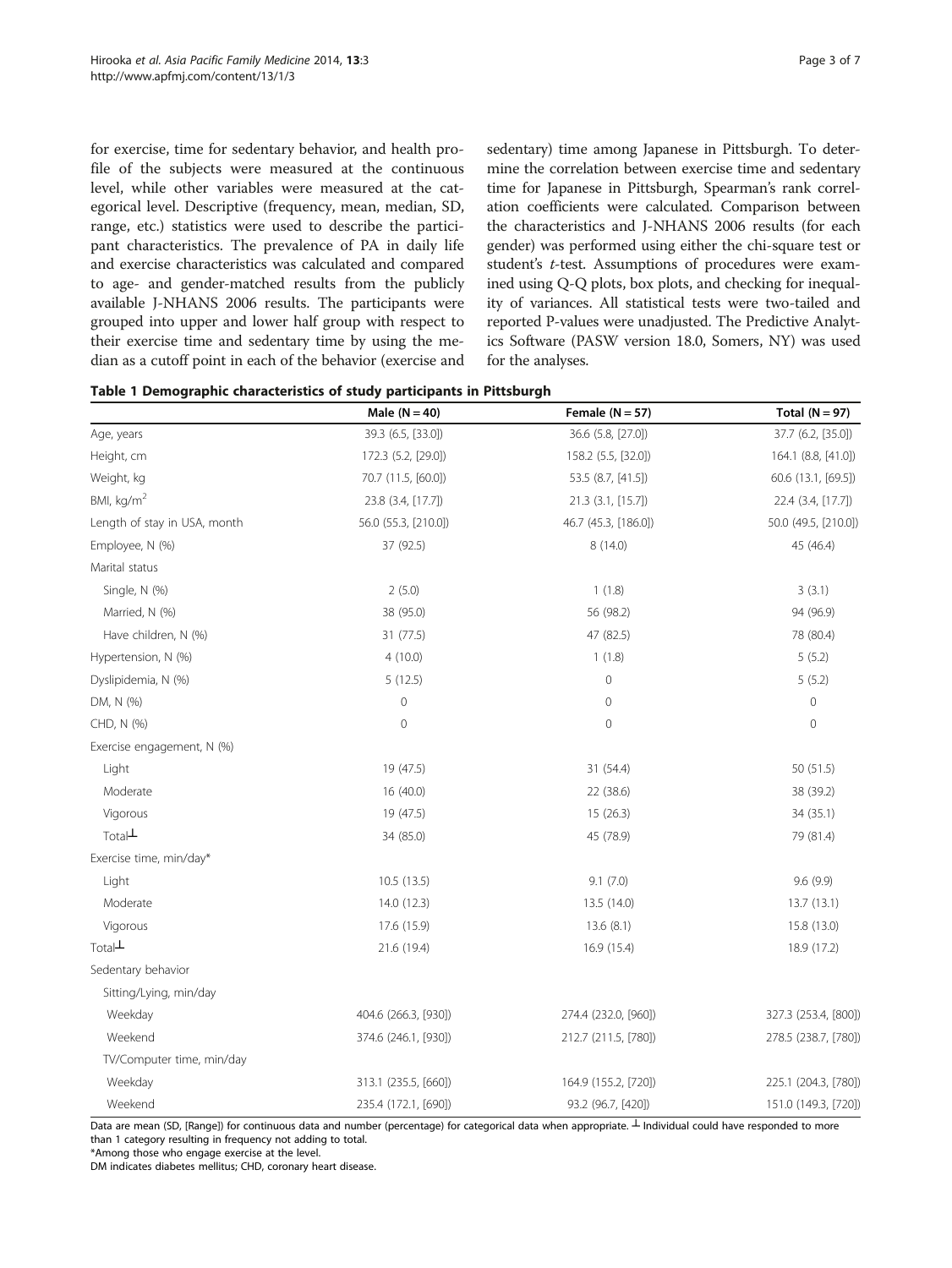#### Results

#### Descriptive analyses

Table [1](#page-2-0) displays the participant characteristics. Total of 97 Japanese patients (forty men and fifty-seven women) were identified from the FHC patient list and all agreed to participate in the study. All the 97 participants completed the survey. All the participants preferred to answer the survey by mail. Majority of the participants were married (95.0% and 98.2% for men and women, respectively) and had at least one child (77.5% and 82.5% for men and women, respectively). BMI for Japanese men and women in Pittsburgh was  $23.8 \text{ kg/m}^2$  and  $21.3 \text{ kg/m}^2$ , respectively. Majority of men were employed whereas majority of women were homemakers. Around one tenth of men had history of hypertension and dyslipidemia, while only one woman had a history of hypertension. None of the participants had a history of diabetes or CVD.

#### Physical activity in daily life, exercise, and sedentary assessment

Prevalence of PA in daily life, exercise and sedentary behavior among Japanese in Pittsburgh are displayed with corresponding J-NHANS results in the Tables 2 and [3](#page-4-0).

#### Characteristics of physical activity and exercise

The prevalence of performing PA in daily life and walking for 1 hour or more per day were 15.0% and 12.5% among Japanese men in Pittsburgh and 12.3% and 12.3% in Japanese women in Pittsburgh. The prevalence of performing PA in daily life and walking for 1 hour or more per day were significantly lower among Japanese in Pittsburgh than J-NHANS results for both genders as shown in Table 2. The prevalence of regularly engaging moderate or vigorous exercise were 2.5% and 7.5% among Japanese men and 10.5% and 3.5% among Japanese women in Pittsburgh. The prevalence of performing

| Table 2 Comparison in Prevalence of Physical Activity and Exercise between Japanese Male and Female in Pittsburgh |  |  |
|-------------------------------------------------------------------------------------------------------------------|--|--|
| versus Age- and Gender-matched J-NHANS                                                                            |  |  |

| Characteristics                       | Male in<br>Pitt | <b>J-NHANS</b><br>(Male) | Female<br>in Pitt | <b>J-NHANS</b><br>(Female) | <b>Total</b><br>In Pitt | <b>J-NHANS</b><br>(Total) |
|---------------------------------------|-----------------|--------------------------|-------------------|----------------------------|-------------------------|---------------------------|
|                                       |                 |                          |                   |                            |                         |                           |
| Walk 1 h or more/day                  | $12.5*$         | 63.3                     | $12.3*$           | 58.3                       | $12.4*$                 | 60.6                      |
| Reaching recommended goal of exercise | 45.0            | ÷,                       | 26.3              | $\frac{1}{2}$              | 34.0                    |                           |
| Moderate PA in daily life             |                 |                          |                   |                            |                         |                           |
| No intention                          | 27.5            | 19.4                     | 10.5              | 12.0                       | 17.5                    | 15.4                      |
| Consider in future                    | 30.0            | 29.1                     | 43.9              | 28.0                       | 38.1                    | 28.5                      |
| Intend Not doing                      | 32.5            | 18.6                     | 28.1              | 28.1                       | 29.9                    | 23.7                      |
| Yes, but not regularly                | 7.5             | 8.6                      | 7.0               | 9.3                        | 7.2                     | 9.0                       |
| Yes, every day                        | 2.5             | 24.3                     | 10.5              | 22.6                       | 7.2                     | 23.4                      |
| Vigorous PA in daily life             |                 |                          |                   |                            |                         |                           |
| No intention                          | 20.0            | 30.6                     | 22.8              | 26.1                       | 21.6                    | 28.2                      |
| Consider in future                    | 25.0            | 32.3                     | 50.9              | 35.7                       | 40.2                    | 34.1                      |
| Intend Not doing                      | 30.0            | 15.4                     | 17.5              | 21.2                       | 22.7                    | 18.5                      |
| Yes, but not regularly                | 17.5            | 9.5                      | 5.3               | 7.1                        | 10.3                    | 8.2                       |
| Yes, every day                        | 7.5             | 12.3                     | 3.5               | 10.0                       | 5.2                     | 11.1                      |
| Highest level of exercise engaged     |                 |                          |                   |                            |                         |                           |
| None                                  | 15.0            | 82.5                     | 19.3              | 82.5                       | 17.5                    | 82.5                      |
| Light                                 | 15.0            | 5.6                      | 29.8              | 8.4                        | 23.7                    | 7.4                       |
| Moderate                              | 22.5            | 7.4                      | 24.6              | 6.5                        | 23.7                    | 6.8                       |
| Vigorous                              | 47.5            | 4.6                      | 26.3              | 2.6                        | 35.1                    | 3.3                       |
| Exercise Time > 2hours                |                 |                          |                   |                            |                         |                           |
| Light                                 | 15.0            | 18.8                     | 8.8               | 18.4                       | 11.3                    | 18.6                      |
| Moderate                              | 10.0            | 14.6                     | 7.0               | 11.4                       | 8.2                     | 12.8                      |
| Vigorous                              | 10.0            | 12.2                     | 0.0               | 5.0                        | 4.1                     | 8.3                       |

Pitt indicates Pittsburgh; J-NHANS, the National Health and Nutrition Survey in Japan; PA, physical activity.  $\perp$  Moderate level exercise for 150 minutes a week or vigorous exercise for 60 minutes a week. \*p < 0.001for comparison against J-NHANS.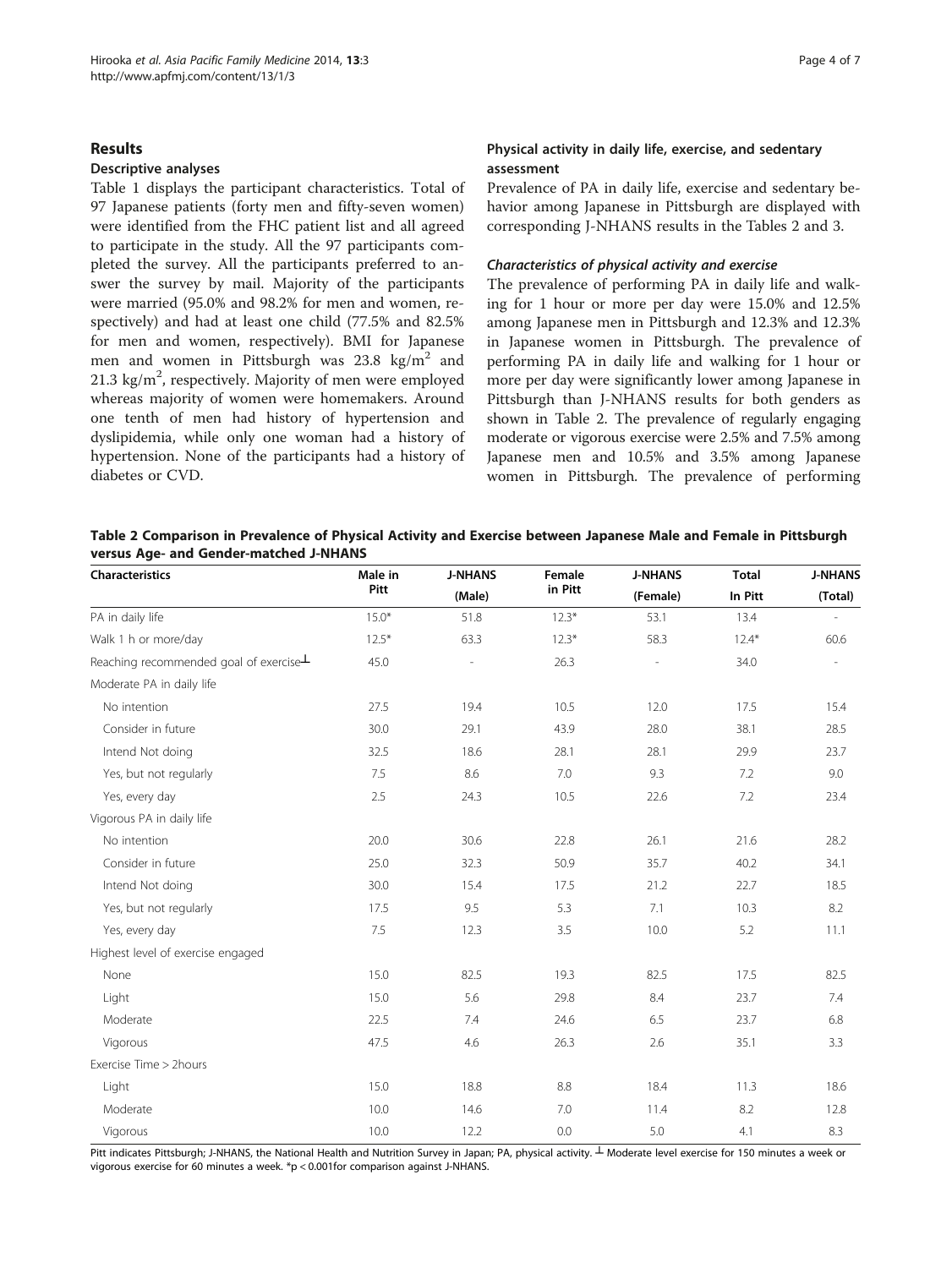<span id="page-4-0"></span>Table 3 Comparison of Sedentary Behavior Rate between Japanese Male and Female versus Age- and Gender-adjusted J-NHANS

| <b>Characteristics</b>     | Male in       | <b>J-NHANS</b> | Female  | <b>J-NHANS</b><br>(Female) |  |
|----------------------------|---------------|----------------|---------|----------------------------|--|
|                            | Pitt          | (Male)         | in Pitt |                            |  |
| Sitting/lying, weekday     |               |                |         |                            |  |
| Longer half group $\vdash$ | $50.0^{n.s.}$ | 50.8           | 456     | 73.0                       |  |
| Sitting/lying, weekend     |               |                |         |                            |  |
| Longer half group-         | 42.5*         | 60.6           | 33.3    | 78.3                       |  |
| TV/computer, Weekday       |               |                |         |                            |  |
| Longer half group $\tau$   | 525*          | 37.1           | $56.1*$ | 73.0                       |  |
| TV/computer, Weekend       |               |                |         |                            |  |
| Longer half group $\tau$   | $42.5^{n.s.}$ | 54.7           | 28.9    | 81.2                       |  |

├Sitting/lying time > 8 hours/day for male and > 6 hours/day for female.

┤Sitting/lying time > 6 hours/day for male and > 4 hours/day for female.

 $T$ TV/computer time during weekday > 4 hours/day for male and >2 hours/day for female.

Pitt indicates Pittsburgh; J-NHANS, the National Health and Nutrition Survey in Japan.

\*indicates  $p < 0.05$ ;  $p < 0.001$ ; n.s., not significant.

exercise for 2 hour or more per week in all of the 3 intensities (light, moderate, and vigorous) were also lower for both genders in Pittsburgh as compared to J-NHANS results, although the difference were not statistically significant. Only 45.0% of Japanese men and 26.3% of Japanese women in Pittsburgh met the recommended exercise criteria published in the guideline [[18\]](#page-6-0).

#### Characteristics of sedentary behavior

The prevalence of median-split longer half group for sitting/lying and TV/computer during weekday and weekend among Japanese men in Pittsburgh were shown in Table 3. Only the prevalence of longer half group for sitting/lying during weekend was significantly lower among Japanese men in Pittsburgh than J-NHANS results. Among Japanese women in Pittsburgh, the prevalence of longer half group for sitting/lying and TV/computer during weekday and weekend were also shown in Table 3. All of the prevalence of the sedentary behaviors among Japanese women in Pittsburgh were significantly shorter than those of J-NHANS results.

#### Correlation between exercise and sedentary behavior

Total time in exercise was not associated with time of sitting/lying and time of TV/computer during weekday  $(p = 0.94, and 0.35)$  and weekend  $(p = 0.91, and 0.24)$ among Japanese men in Pittsburgh. Similarly, among Japanese women in Pittsburgh, total time in exercise was not associated with time of sitting/lying and time of TV/ computer during weekday ( $p = 0.26$  and 0.22) and weekend ( $p = 0.72$  and 0.40).

#### **Discussion**

The prevalence of both regular PA in daily life and exercise among Japanese in Pittsburgh were less than ageand gender-matched J-NHANS results. With respect to sedentary behavior, this study found Japanese men in Pittsburgh exhibited significantly shorter in only one sedentary behavior category (sitting/lying time during weekend) as compared to the corresponding J-NHANS results, whereas Japanese women in Pittsburgh spent significantly less time in all sedentary behavior categories as compared to J-NHANS results. In addition, no correlation between exercise time and sedentary time for either genders was found.

The most striking findings in PA in daily life and exercise were that the prevalence of PA in daily life and percentage of meeting the recommended criteria of exercise were only 15.0 and 45.0% among Japanese men in Pittsburgh and 12.3 and 26.3% among Japanese women in Pittsburgh, respectively. The prevalence of meeting the recommended exercise criteria was low because Japanese in Pittsburgh engaged non-regular exercise and short time for moderate and vigorous exercise, although the prevalence of performing any intensity of exercise was not low in the target population. The study of the same participants showed that majority of them increased weight and decreased in exercise after the entry to USA [\[16](#page-6-0)]. Our findings in this study may be related to the sign of newly adopted behavior in the westernized environment. Based on our results, the effort concerning exercise promotion should be made in establishing regularity of exercise and increasing time to engage exercise in addition to increasing PA in daily life as the preventive strategy for NCDs.

We also found Japanese men in Pittsburgh only showed significantly less sitting/lying time during weekend as compared to J-NHANS results. The time for sitting/lying and TV/computer are shown to be associated with unhealthy outcome such as obesity, dyslipidemia, hypertension and type 2 diabetes [[19](#page-6-0)-[23](#page-6-0)]. Therefore, health promotion intervention to the sedentary behavior may be beneficial for Japanese men in Pittsburgh. On the other hands, higher percentage of Japanese women in Pittsburgh showed less sedentary behavior in comparison to J-NHANS results. We need to interpret these results carefully when considering extra intervention to lessen the time for sedentary behavior lead benefit of preventing NCDs for women in Pittsburgh whose prevalence of PA in daily life and exercise was low. Although sitting time [\[22\]](#page-6-0) and television time [[23](#page-6-0)] are shown to be the metabolic risk of cardiovascular disease independent of PA and exercise, appropriate level of sedentary behavior across the different intensity of PA and exercise is unclear. Additionally there currently exists no clear goal of sedentary behavior in the national health promotion campaign (Japan National Health Promotion in the 21st Century [[24\]](#page-6-0)). Therefore, further investigation is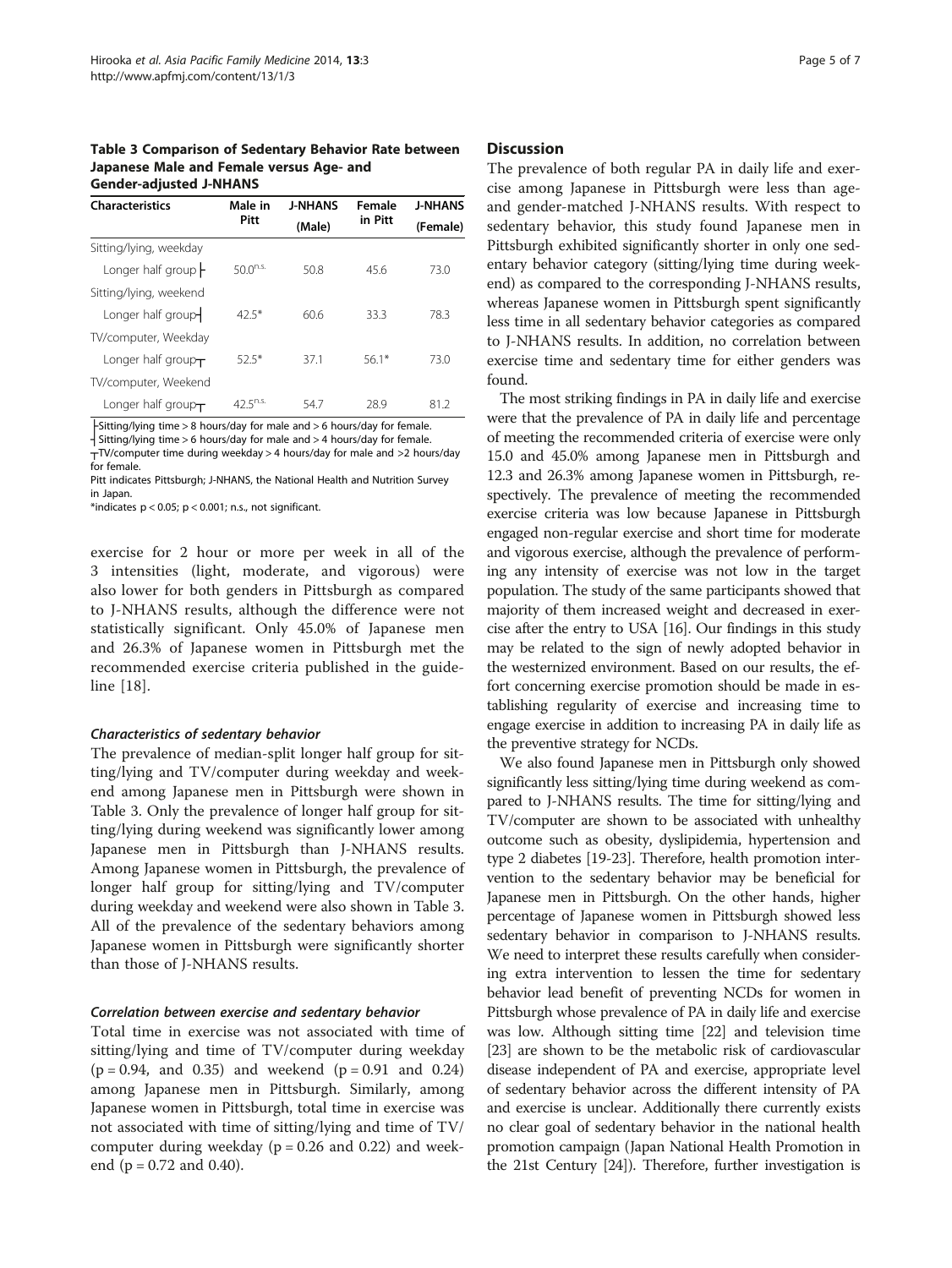<span id="page-5-0"></span>needed to conclude if intervention to lessen the time for sedentary behavior is required for women.

With respect to the relation between exercise and sedentary behavior, we found no correlation between these behaviors among both men and women moving to westernized environment. Rouse et al. reported that these two behaviors in university students were uncorrelated [[25\]](#page-6-0). The accumulating evidence with which our findings were consistent suggests that exercise promotion by reducing sedentary behavior may have limited success in this population.

There are several strengths in this study. First, the response rate was very high (100.0%). In addition to the high response rate, all the Japanese at FHC where care were provided in the community primary care setting agreed to participate in the study. This means the study participants likely represented the Japanese community in Pittsburgh who seek standard care in primary care settings. Second, the present paper provided not only descriptive summary on PA in daily life, exercise and sedentary behavior but also meaningful analyses to suggest strategies to prevent NCDs by comparing our results and J-NHANS data. J-NHANS data allowed age- and gender-matched comparisons in the same ethnicity. Our study has strength from ethnic perspectives because studies specific to each of the Asian population are sparse. Asian Americans, who are the fastest growing among all major ethnic or racial groups in USA, are so diverse in health and diseases so grouping into a single group conceals the difference among them [\[26\]](#page-6-0). This study is one of a few studies specifically targeting the ethnicity.

This study has some limitations. This is a crosssectional study. Although we used the same questionnaire in the survey as the J-NHANS used, bias such as reporting and recall bias cannot be completely eliminated due to the self-administration. Additionally, although existing data allow us to compare our results with the age- and gender-matched national averages, we did not perform any multivariable adjustments including cardiovascular risk factors.

#### Conclusion

This paper provides evidence of less prevalence of regular PA in daily life and exercise among Japanese in Pittsburgh than native Japanese. Behavior intervention to increase both regular PA in daily life and exercise is suggested without increasing their sedentary behavior to prevent NCDs.

#### Competing interests

The authors declare that they have no competing interests.

#### Authors' contributions

NH designed the study, collected the data, analyzed the data, and drafted the manuscript. TT made substantial contribution to the study design, the data acquisition, and revising the manuscript. FD made substantial

contribution to the design, data analysis, drafting the manuscript, and critically revising the manuscript. All authors read and approved the final manuscript.

#### Acknowledgment

This research was supported by University of Pittsburgh Medical Center Shadyside Competitive Research Fund, the Japanese Academy of Family Medicine (Scholarly Activity Fund), and the Japanese Medical Society of America (Japanese Community Outreach Fund).

#### Author details

<sup>1</sup>Department of General Medicine, Japan National Defense Medical College, 3-2 Namiki, Tokorozawa, Saitama, Japan. <sup>2</sup>Shadyside Family Medicine Residency, University of Pittsburgh Medical Center, 5215 Centre Avenue, Pittsburgh, PA, USA. <sup>3</sup> Faculty Development Fellowship, University of Pittsburgh Family Medicine, 815 Freeport Road, Pittsburgh, PA, USA.

#### Received: 13 August 2012 Accepted: 6 January 2014 Published: 14 January 2014

#### References

- 1. World Health Organization: Global Status Report On Noncommunicable Diseases: Description Of The Global Burden Of Ncds, Their Risk Factors And Determinants. Geneva: World Health Organization; 2011.
- 2. Mathers CD, Lopez AD, Murray CJL: The Burden Of Disease And Mortality By Condition: Data, Methods, And Results For 2001. In Global Burden Of Disease And Risk Factors. Edited by Lopez AD, Mathers CD, Ezzati M, Jamison DT, Murray CJL. Washington, DC: The International Bank for Reconstruction and Development/The World Bank; 2006:45–240.
- 3. Erlichman J, Kerbey AL, James WP: Physical activity and its impact on health outcomes. Paper 1: the impact on cardiovascular disease and allcause mortality: an historical perspective. Obes Rev 2002, 3:257–271.
- 4. Wannamethee SG, Shaper AG: Physical activity and cardiovascular disease. Semin Vasc Med 2002, 2:257–266.
- 5. Lee IM: Physical activity and cancer prevention-data from epidemiologic studies. Med Sci Sports Exerc 2003, 35:1823–1827.
- 6. Yancey AK, Fielding JE, Flores GR, Sallis JF, McCarthy WJ, Breslow L: Creating a robust public health infrastructure for physical activity promotion. Am J Prev Med 2007, 32:68–78.
- US Department of Health Human Services: Physical Activity and Health: A Report of the Surgeon General. Atlanta: Atlanta, GA: US Department of Health and Human Services, Center for Disease Control and Prevention, National Center for Chronic Disease Prevention and Health Promotion; 1996.
- 8. Patel AV, Brenstein L, Deka A, Feigelson HS, Campbell PT, Gapstur SM, Colditz GA, Thun MJ: Leisure time spent sitting in relation to total mortality in a prospective cohort of U.S. adults. Am J Epidemiol 2010, 172:419–429.
- 9. Katzmarzyk PT, Church TS, Craig CL, Bouchard C: Sitting time and mortality from all causes, cardiovascular disease, and cancer. Med Sci Sports Exerc 2009, 41:998–1005.
- 10. Lassetter JH, Callister LC: The impact of migration on the health of voluntary migrants in western societies: a review of the literatures. J of Transcultural Nursing 2009, 20:93–104.
- 11. Frisbie WP, Cho Y, Hummer RA: Immigration and the health of Asian and pacific islander adults in the united states. Ame Journal Epidemiol 2001, 153:372–380.
- 12. Marmot MG, Syme SL, Kagan A, Kato H, Cohen JB, Belsky J: Epidemiologic studies of coronary heart disease and stroke in Japanese men living in Japan, Hawaii, and California: prevalence of coronary and hypertensive heart disease and associated risk factors. Am J Epidemiol 1975, 102:514-25.
- 13. Robertson TL, Kato H, Rhoads GG, Kagan A, Marmont MG, Syme SL, Gordon T, Worth RM, Belsky JL, Dock DS, Miyanishi M, Kawamoto S: Epidemiologic studies of coronary heart disease and stroke in Japanese men living in Japan, Hawaii, and California: incidence of myocardial infarction and death from coronary heart disease. Am J Cardiol 1977, 39:239-43.
- 14. Mozaffarian D, Wilson PW, Kannel WB: Beyond established and novel risk factors. Lifestyle risk factors for cardiovascular disease. Circulation 2008, 117:3031–3038.
- 15. Ministry of Health and Welfare: The National Nutrition Survey in Japan, 2006. Tokyo, Japan: Daiichi Shuppan; 2009 (in Japanese).